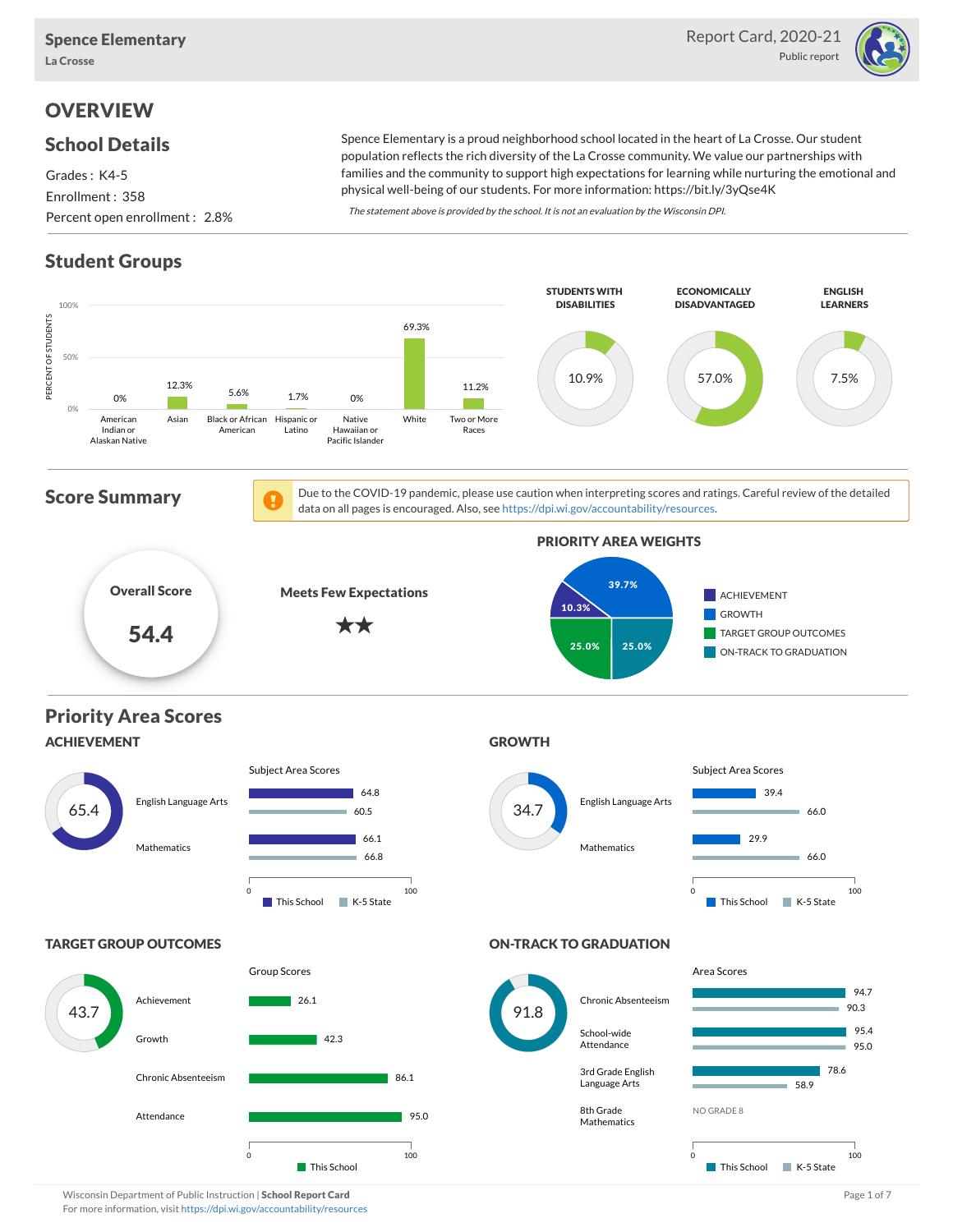

# ACHIEVEMENT

This priority area summarizes how this school's students performed on state assessments using a points-based proficiency system that gives partial credit for Basic test performance and extra credit for Advanced performance. The score is a multi-year average of English language arts and mathematics subscores.

### Priority Area Score



### Student Group Achievement, 2020-21 (for information only)

Group size is given in parentheses. Groups with fewer than 20 students are not displayed.

#### ENGLISH LANGUAGE ARTS



### Performance Levels by Year

These graphs show school-wide percentages and group sizes of students performing at each level.

#### ENGLISH LANGUAGE ARTS



#### **MATHEMATICS**

**MATHEMATICS** 



Wisconsin Department of Public Instruction | School Report Card Page 2 of 7 and 2008 and 2009 and 2 of 7 and 2 of 7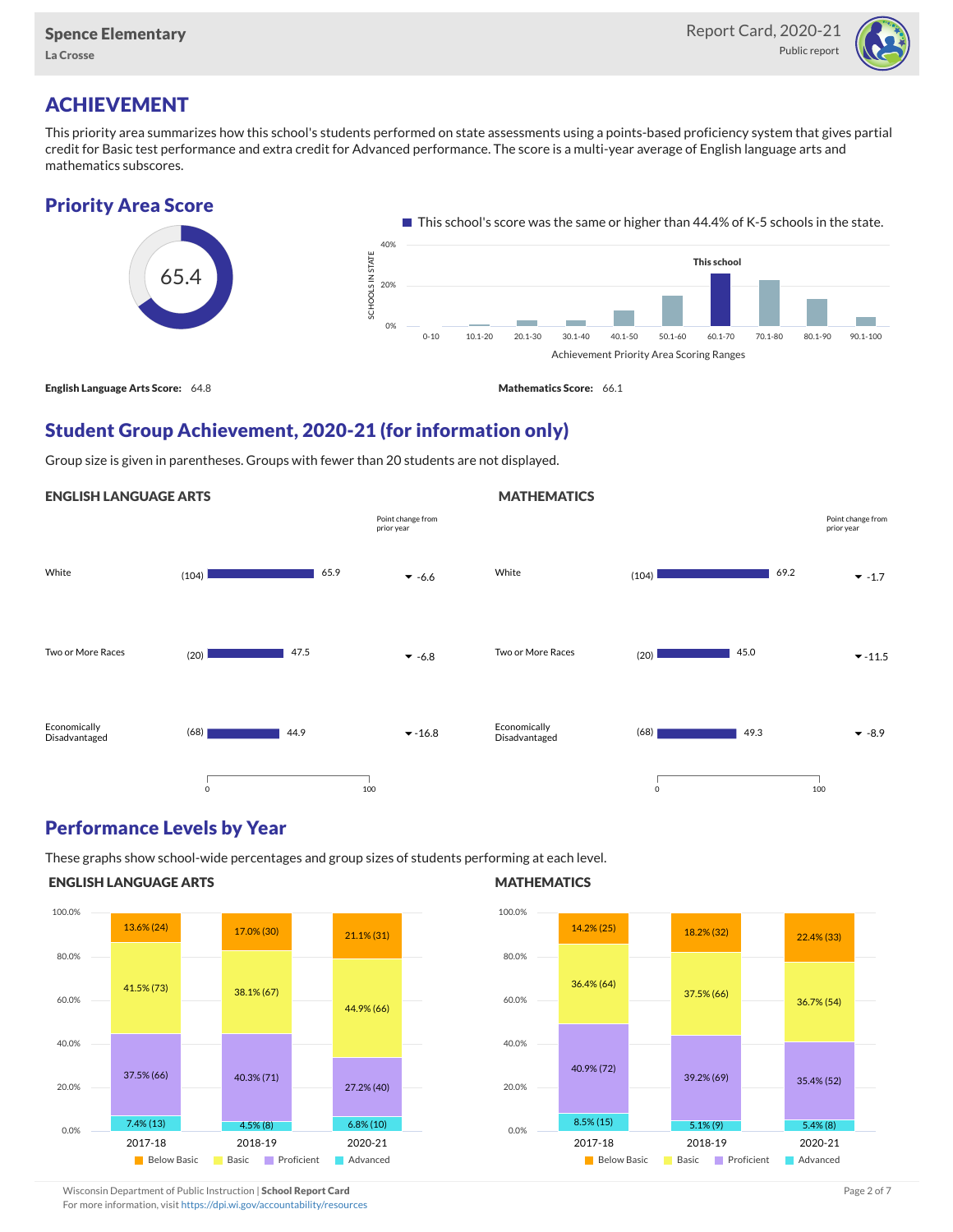

# ACHIEVEMENT - ADDITIONAL INFORMATION

The data on this page is for information only.

# Test Participation Rates, 2020-21

| <b>ENGLISH LANGUAGE ARTS</b> |                             | <b>MATHEMATICS</b> |                             |  |  |  |  |
|------------------------------|-----------------------------|--------------------|-----------------------------|--|--|--|--|
| All students                 | Lowest-participating group: | All students       | Lowest-participating group: |  |  |  |  |
|                              | Economically Disadvantaged  |                    | Economically Disadvantaged  |  |  |  |  |
| 92.8%                        | 90.1%                       | 92.8%              | 90.1%                       |  |  |  |  |

### Student Group Performance Levels by Year

Groups with any full academic year students in tested grades are shown.

#### ENGLISH LANGUAGE ARTS

|                                   | 2017-18          |           |            |         |                |                  | 2018-19  |            |                 |                | 2020-21          |          |            |         |                    |
|-----------------------------------|------------------|-----------|------------|---------|----------------|------------------|----------|------------|-----------------|----------------|------------------|----------|------------|---------|--------------------|
|                                   | Tested<br>Total# | Advanced  | Proficient | Basic   | Below<br>Basic | Tested<br>Total# | Advanced | Proficient | Basi<br>$\circ$ | Below<br>Basic | Tested<br>Total# | Advanced | Proficient | Basic   | <b>Below Basic</b> |
| All Students: K-5 State           | 192,784          | 7.3%      | 35.1%      | 34.5%   | 23.2%          | 189,032          | 6.7%     | 33.7%      | 34.8%           | 24.8%          | 158,545          | 5.8%     | 31.3%      | 35.0%   | 27.9%              |
| All Students                      | 176              | 7.4%      | 37.5%      | 41.5%   | 13.6%          | 176              | 4.5%     | 40.3%      | 38.1%           | 17.0%          | 147              | 6.8%     | 27.2%      | 44.9%   | 21.1%              |
| Asian                             | 21               | 4.8%      | 23.8%      | 61.9%   | 9.5%           | 21               | 0.0%     | 38.1%      | 42.9%           | 19.0%          | $\sim 20$        | $\star$  | ٠          |         |                    |
| <b>Black or African American</b>  | $\sim 20$        |           | $\star$    |         | $\star$        | $\sim 20$        | $\star$  | $\star$    |                 | $\star$        | $\sim 20$        | $\star$  | $\star$    |         |                    |
| Hispanic or Latino                | $\sim 20$        | $\star$   | $\star$    | $\star$ | $\star$        | $\sim 20$        | $\star$  | $\star$    |                 | $\star$        | $\angle 20$      | $\star$  | $\star$    |         |                    |
| White                             | 127              | 9.4%      | 39.4%      | 40.2%   | 11.0%          | 122              | 6.6%     | 43.4%      | 38.5%           | 11.5%          | 104              | 8.7%     | 30.8%      | 44.2%   | 16.3%              |
| Two or More Races                 | $\sim 20$        | $\star$   | $\star$    | $\star$ | $\star$        | 23               | 0.0%     | 43.5%      | 21.7%           | 34.8%          | 20               | 5.0%     | 20.0%      | 40.0%   | 35.0%              |
| <b>Economically Disadvantaged</b> | 96               | 6.3%      | 32.3%      | 44.8%   | 16.7%          | 98               | 4.1%     | 35.7%      | 39.8%           | 20.4%          | 68               | 0.0%     | 20.6%      | 48.5%   | 30.9%              |
| <b>English Learners</b>           | $\sim 20$        | $\ddot{}$ | $\star$    | ٠       | $\star$        | $\sim 20$        | $\star$  | $\star$    | $\ddot{}$       | $\star$        | $\sim 20$        | $\star$  | $\star$    |         |                    |
| <b>Students with Disabilities</b> | 24               | 0.0%      | 29.2%      | 41.7%   | 29.2%          | 22               | 0.0%     | 22.7%      | 27.3%           | 50.0%          | $\angle 20$      | $\star$  | $\star$    | $\star$ |                    |

#### **MATHEMATICS**

|                                   | 2017-18          |           |            |         |                |                  |          | 2018-19    |         |                | 2020-21          |          |            |           |                    |
|-----------------------------------|------------------|-----------|------------|---------|----------------|------------------|----------|------------|---------|----------------|------------------|----------|------------|-----------|--------------------|
|                                   | Total#<br>Tested | Advanced  | Proficient | Basic   | Below<br>Basic | Tested<br>Total# | Advancec | Proficient | Basic   | Below<br>Basic | Tested<br>Total# | Advanced | Proficient | Basic     | <b>Below Basic</b> |
| All Students: K-5 State           | 193,134          | 11.3%     | 35.2%      | 32.5%   | 21.0%          | 189,328          | 12.0%    | 34.8%      | 32.0%   | 21.2%          | 158,380          | 10.1%    | 32.3%      | 32.1%     | 25.6%              |
| All Students                      | 176              | 8.5%      | 40.9%      | 36.4%   | 14.2%          | 176              | 5.1%     | 39.2%      | 37.5%   | 18.2%          | 147              | 5.4%     | 35.4%      | 36.7%     | 22.4%              |
| Asian                             | 21               | 9.5%      | 52.4%      | 19.0%   | 19.0%          | 21               | 4.8%     | 33.3%      | 42.9%   | 19.0%          | $\angle 20$      | $\star$  | ٠          |           |                    |
| <b>Black or African American</b>  | $\sim 20$        | $\star$   | $\star$    | $\star$ | $\star$        | $\angle 20$      | $\star$  | $\star$    |         | $\star$        | $\sim 20$        | $\star$  | $\star$    |           |                    |
| Hispanic or Latino                | $\sim 20$        |           | $\star$    | $\star$ | $\star$        | $\angle 20$      | $\star$  | $\star$    |         | $\star$        | $\sim 20$        | $\star$  | $\star$    |           |                    |
| White                             | 127              | 8.7%      | 42.5%      | 37.8%   | 11.0%          | 122              | 6.6%     | 42.6%      | 36.9%   | 13.9%          | 104              | 7.7%     | 40.4%      | 34.6%     | 17.3%              |
| Two or More Races                 | $\sim 20$        | $\star$   | $\star$    | $\star$ | $\star$        | 23               | 0.0%     | 39.1%      | 34.8%   | 26.1%          | 20               | 0.0%     | 20.0%      | 50.0%     | 30.0%              |
| <b>Economically Disadvantaged</b> | 96               | 7.3%      | 37.5%      | 36.5%   | 18.8%          | 98               | 3.1%     | 31.6%      | 43.9%   | 21.4%          | 68               | 1.5%     | 27.9%      | 38.2%     | 32.4%              |
| <b>English Learners</b>           | $\sim 20$        | $\ddot{}$ | $\star$    | $\star$ | $^\star$       | $\sim 20$        | $\star$  | $\star$    | $\star$ | $\star$        | $\sim 20$        | $\star$  | $\star$    |           |                    |
| <b>Students with Disabilities</b> | 24               | 4.2%      | 29.2%      | 33.3%   | 33.3%          | 22               | 0.0%     | 13.6%      | 40.9%   | 45.5%          | $\angle 20$      | $\star$  | $\star$    | $\ddot{}$ |                    |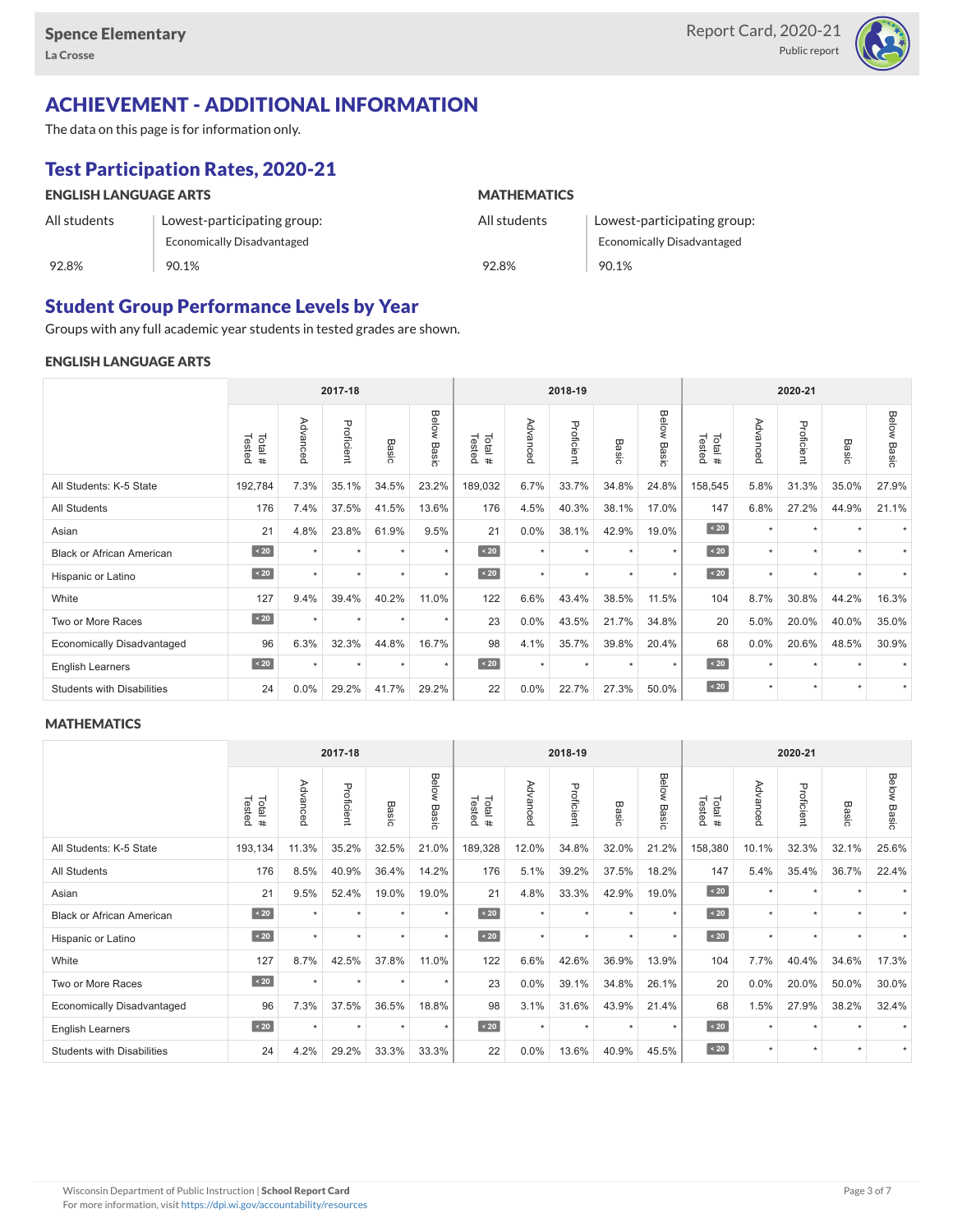

### **GROWTH**

This priority area measures year-to-year student progress on statewide tests. It uses a value-added model that seeks to control for circumstances beyond the influence of educators. A high value-added score means that on average students in the school are progressing more quickly than other, similar students. Growth is scored from 0 to 100 to match the other priority areas and is a conversion from the roughly 0 to 6 value-added score.



### Student Group Value-Added (for information only)

Value-added scores cover an approximately 0-6 range. Higher scores mean greater positive impact. A score of 3.0 is average. Group size is shown in parentheses. Groups with fewer than 20 students are not displayed. Shaded boxes indicate higher-than-average scores.

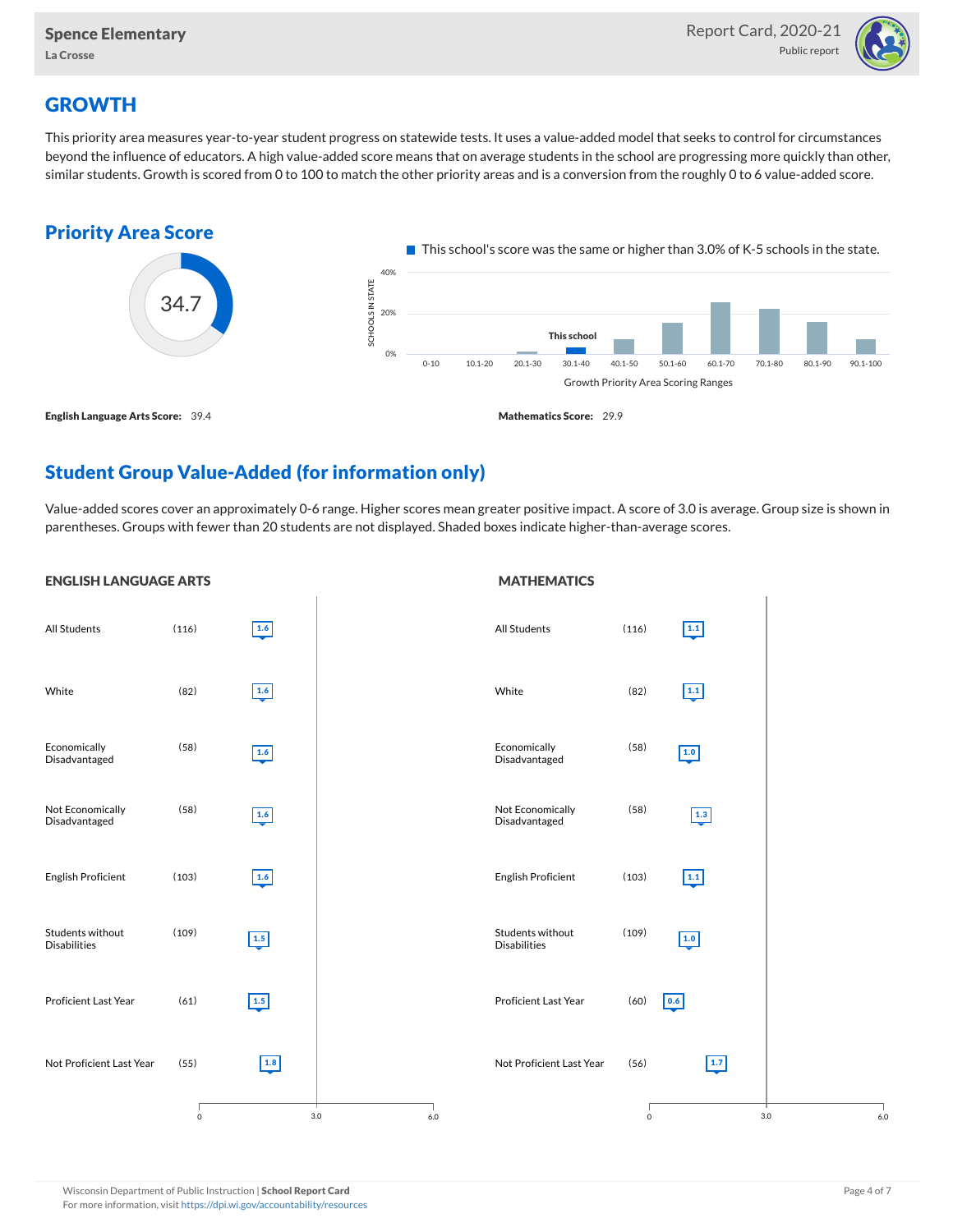

## TARGET GROUP OUTCOMES

This priority area examines outcomes for students with the lowest test scores — the Target Group. It is designed to promote equity by helping schools focus on learners who need the most support while also improving outcomes for all students. The priority area score combines component scores for achievement, growth, chronic absenteeism, and attendance or graduation rate. Data are not displayed when target groups have fewer than 20 students.





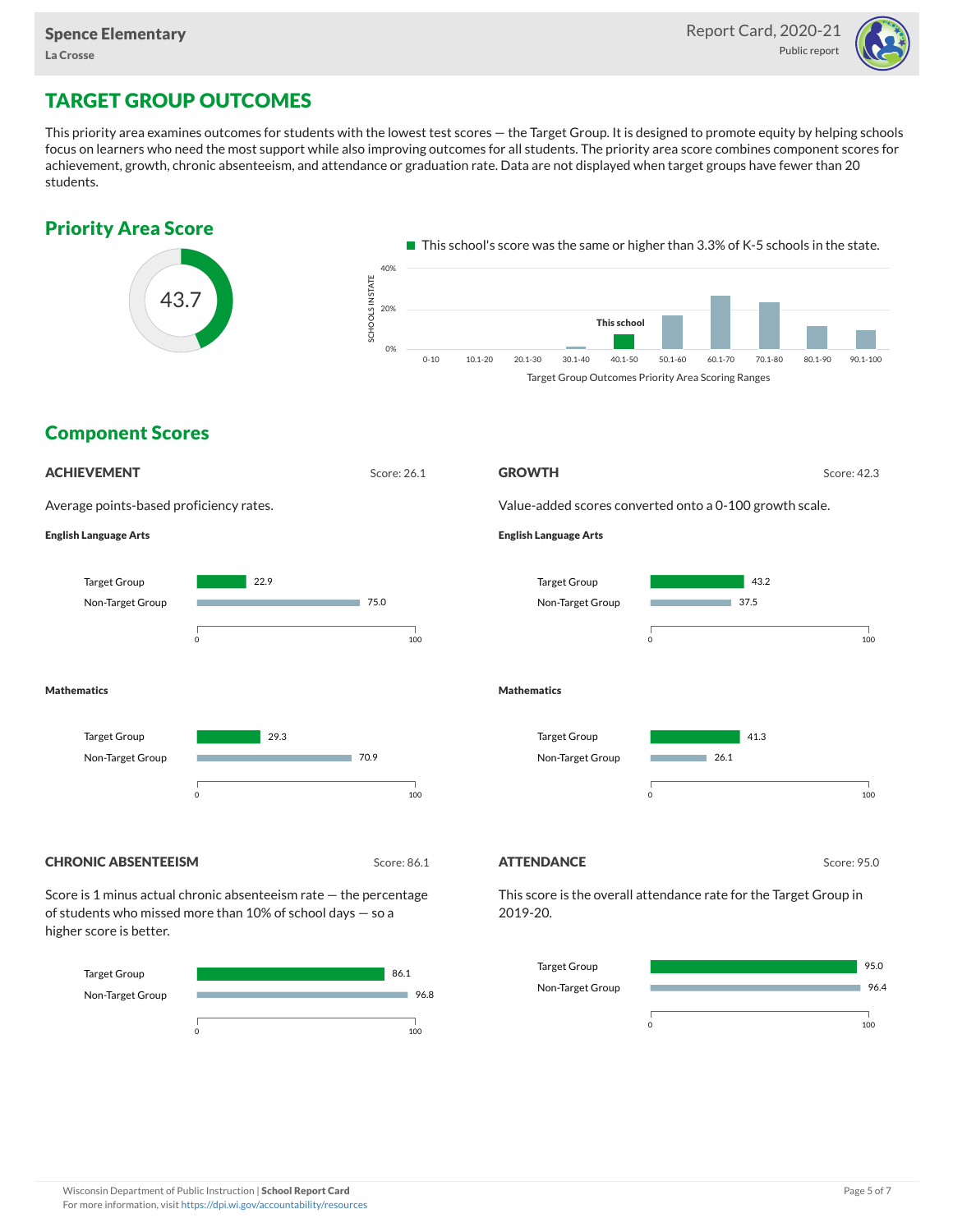

# ON-TRACK TO GRADUATION

This priority area indicates how successfully students are progressing toward completing their K-12 education. The score combines component scores for measures of student engagement and achievement.







### Component Scores

| <b>CHRONIC ABSENTEEISM</b> |
|----------------------------|
|                            |

Score: 94.7

Score is 1 minus actual chronic absenteeism rate — the percentage of students who missed more than 10% of school days — so a higher score is better.



#### **SCHOOL-WIDE ATTENDANCE** Score: 95.4

This score is the overall attendance rate for the school in 2019-20.



**3RD GRADE ENGLISH LANGUAGE ARTS** Score: 78.6

Average points-based proficiency rates.



#### **8TH GRADE MATHEMATICS** Score: NA

Average points-based proficiency rates.

NO GRADE 8